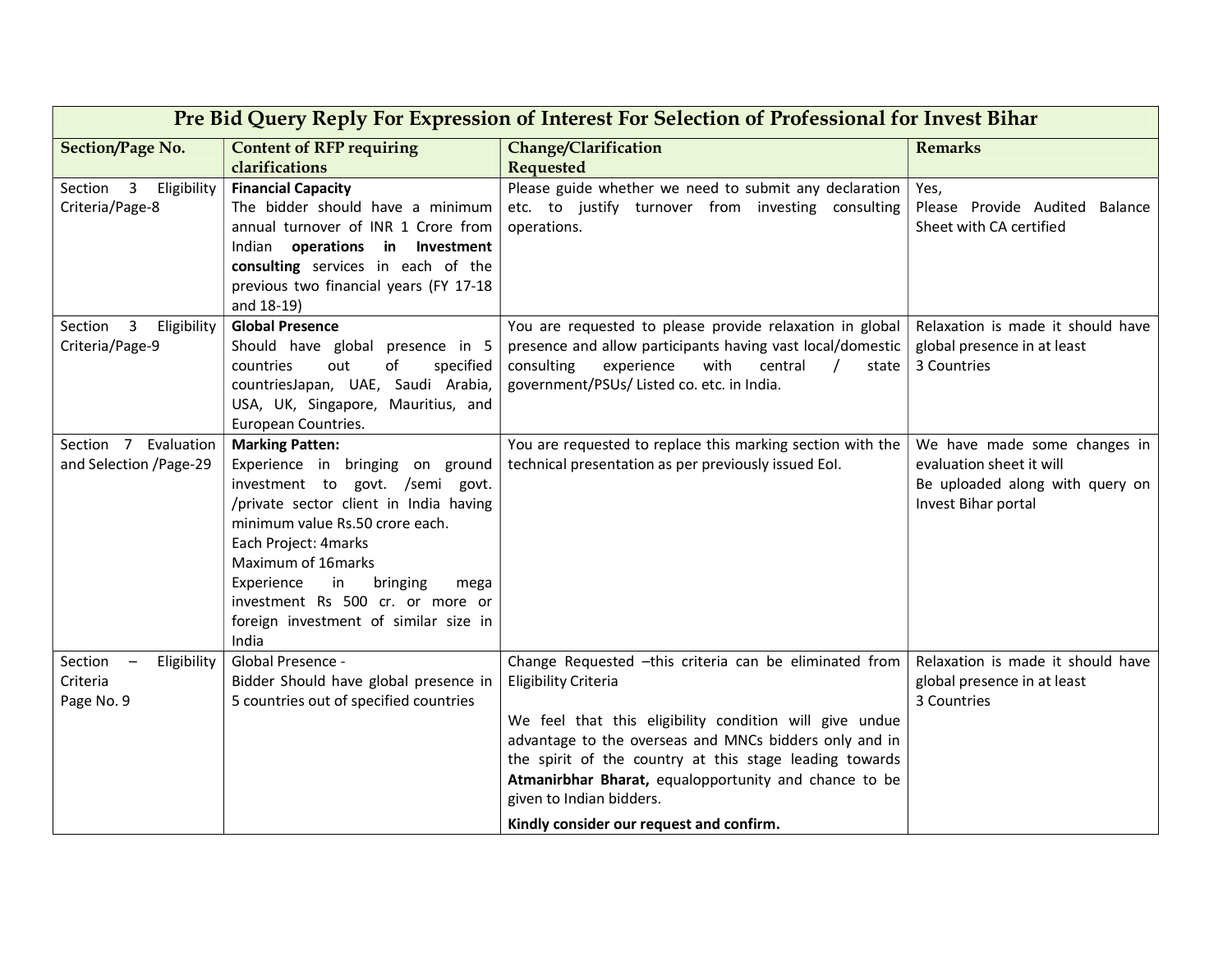| Section - Factsheet |       |  | Point No.14. - EOI Submission   Clarification Requested - Whether the technical and   Yes it can be submitted through |                                  |
|---------------------|-------|--|-----------------------------------------------------------------------------------------------------------------------|----------------------------------|
| Page No.5           | Venue |  | financial bid can be submitted by e-mail with email with two different folder                                         |                                  |
|                     |       |  | password protected folders                                                                                            | one with technical bid and other |
|                     |       |  |                                                                                                                       | with Financial both must be      |
|                     |       |  | Due to the nationwide lockdown in previous months   password protected each must                                      |                                  |
|                     |       |  | and still ongoing in containment zones, the physical have different password.                                         |                                  |
|                     |       |  | arrangement of documentation submission can be                                                                        |                                  |
|                     |       |  | followed after 7 days of initial submission by Scan                                                                   |                                  |
|                     |       |  | copies on email. Kindly confirm.                                                                                      |                                  |

The tender/RFP documents cost and EMD can be deposited in our SBI Bailey Road, Bishweshraia Bhawan, Patna Branch, A/c No 37296395632, IFSC Code- SBIN0006379 through online NEFT/RTGS.

Note: The password must not be shared on telephone with any Officials If you are submitting through mail on the day of Bid opening we will be sending an email for request of password. The password should be shared on Opening day on email.